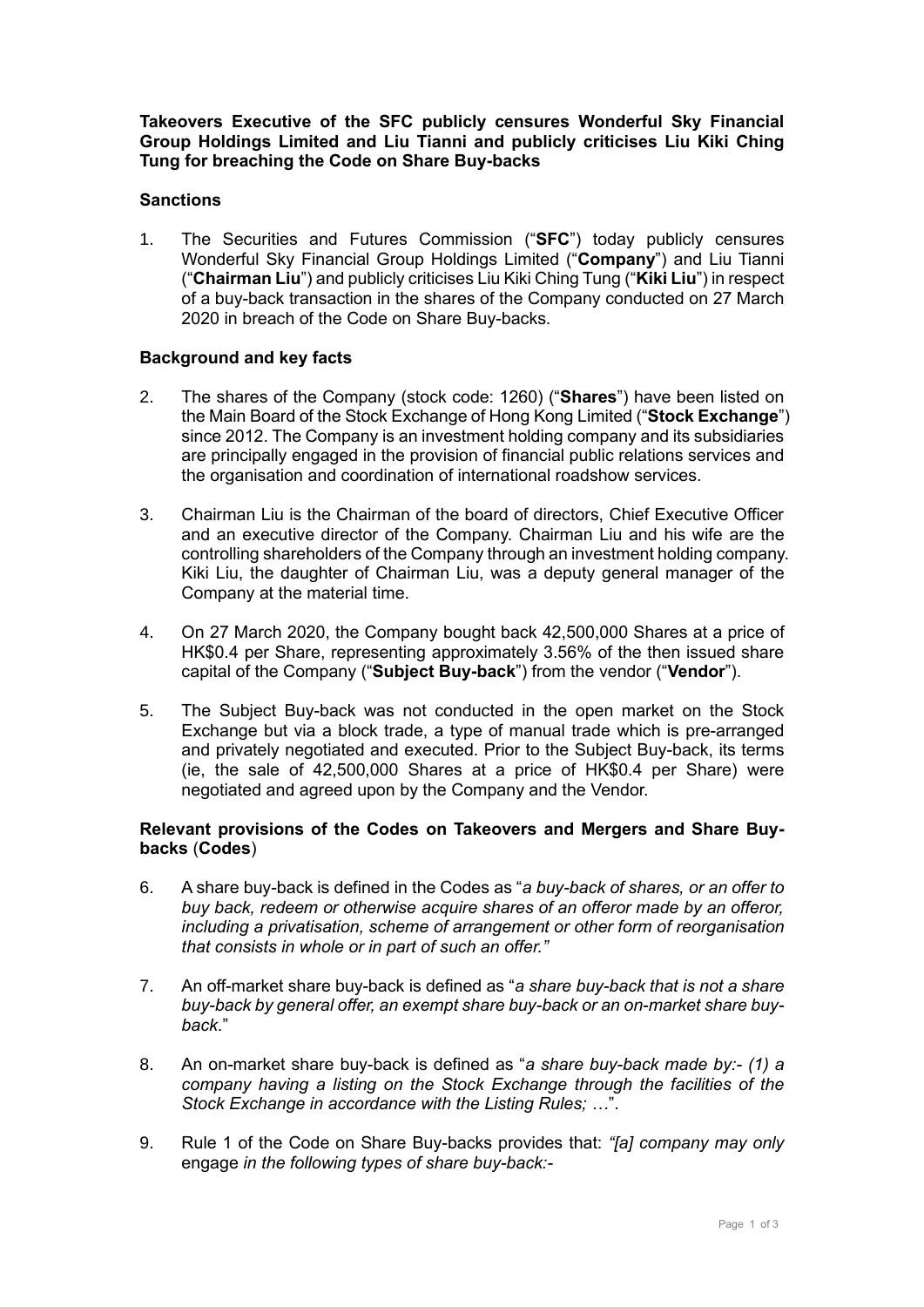- *(a) an on-market share buy-back;*
- *(b) an off-market share buy-back approved in accordance with Rule 2;*
- *(c) an exempt share buy-back; and*
- *(d) a share buy-back by general offer in accordance with the General Principles and Rules of the Codes."*
- 10. Rule 2 of the Code on Share Buy-backs provides that *"[o]ff-market share buybacks must be approved by the Executive before a repurchasing company acquires any* shares *pursuant to such share buy-back. Such approval will normally be conditional upon the following:–*
	- *(a) approval of the proposed off-market share buy-back by at least three-fourths of the votes cast on a poll by disinterested shareholders in attendance in person or by proxy at a general meeting of shareholders duly convened and held to consider the proposed transaction..."*

## **The SFC's comments**

- 11. Rule 2 of the Code on Share Buy-backs is derived from, among other things, General Principle 1 of the Codes and the fundamental requirement that "*[a]ll shareholders are* to *be treated even-handedly and all shareholders of the same class are to be treated similarly."* General Principle 1 of the Codes lies at the heart of the Codes and is fundamental to its operation.
- 12. An on-market share buy-back would not normally have implications under General Principle 1 as all shareholders have access to on-market trading and are therefore provided with an equal opportunity to participate in the buy-back. In an off-market share buy-back, however, the offer to buy back shares is only available to a limited number of shareholders. In this sense, the offer is not available to all shareholders and hence shareholders are not treated equally. This is reflected in the high voting threshold (75% of the disinterested shares) for shareholders' approval of off-market share buy-backs.
- 13. The Subject Buy-back constituted a clear breach of Rules 1 and 2 of the Buybacks Code, in that (i) it was not an "on-market share buy-back", but (ii) was an "off-market share buy-back" with no prior approval by the Executive as required under Rule 2 of the Code on Share Buy-backs.
- 14. The Company, in conducting the Subject Buy-back, was clearly in breach of the Code on Share Buy-backs. It submitted that no advice was obtained from its compliance or legal departments or from professional advisers prior to the execution of the block trade to ensure that the Subject Buy-back complied with all relevant rules and regulations.
- 15. The Subject Buy-back caused real prejudice to the shareholders of the Company, who were deprived of the opportunity to vote on an important decision concerning a potential exit from the Company on the same terms as those offered to the Vendor. Shareholders were entitled to, but failed to receive, equal and fair treatment from the Company.